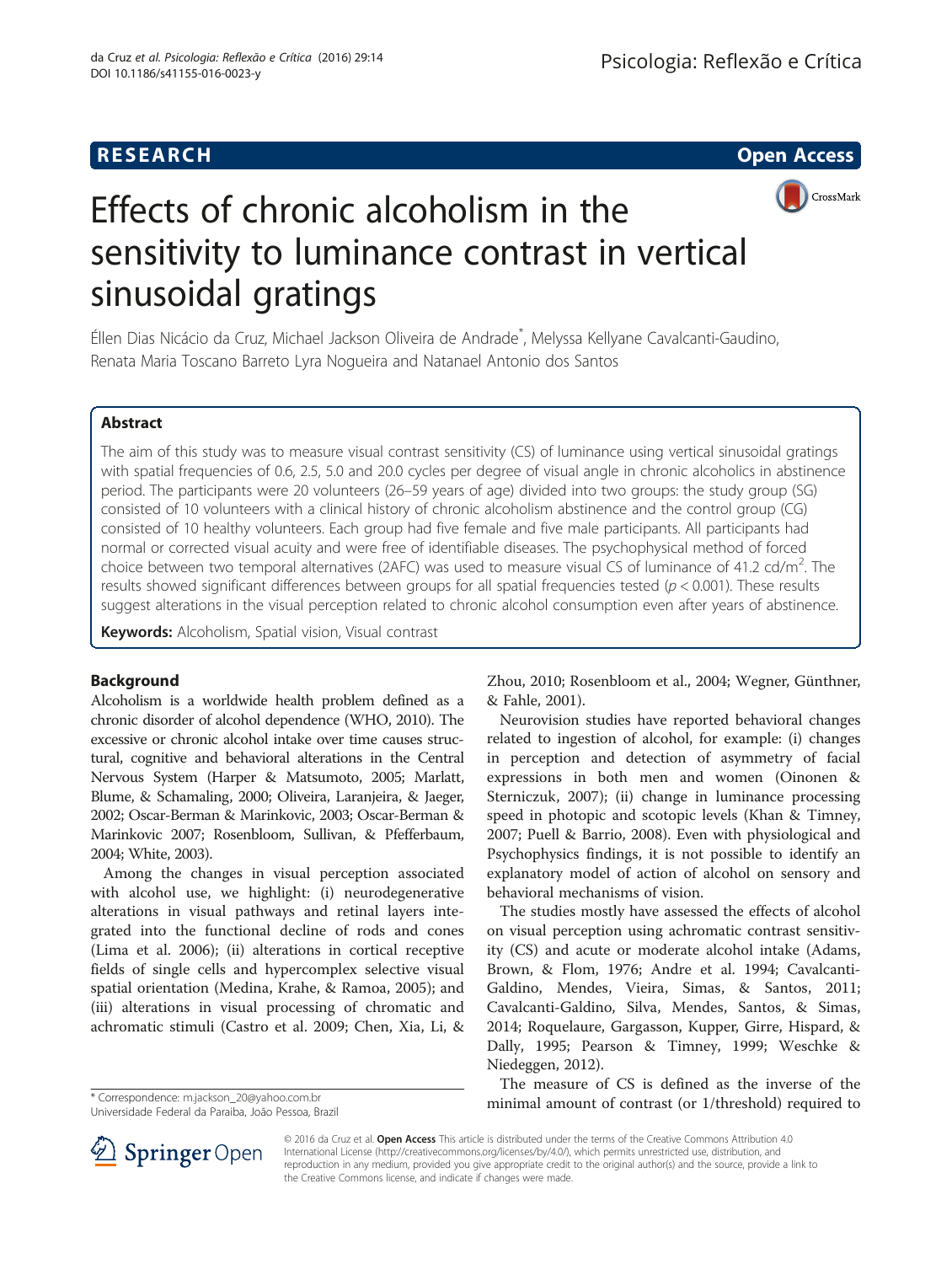detect an object (for example a vertical sine grid). Thus, the contrast sensitivity function (CSF) represents the CS for a set of spatial frequency bands low, medium and high (De Valois & De Valois, [1988\)](#page-4-0). So the CS allows you to measure and describe the sensory response of the visual system in different conditions and assess how the behavior of spatial frequency bands are changed for development or by age (Atkinson, Braddick, & Braddick, [1974](#page-4-0); Bradley & Freeman, [1982;](#page-4-0) Owsley, Sekuler, & Siemsen, [1983\)](#page-4-0) and dysfunctions or disorders that affect the central nervous system (Akutsu & Legge, [1995;](#page-4-0) Elliot & Situ [1998](#page-4-0)).

However, few studies have measured the visual CS of volunteers who are chronic alcoholics in abstinence period for sinusoidal grating stimuli. The contrast sensitivity was measured to visually achromatic sinusoidal grating with a spatial frequency of 0.2 to 30 cycles per degree of visual angle (cpd), using the psychophysical method of adjustment (Castro et al., [2009](#page-4-0)). The results showed no statistical difference in the visual achromatic CS between alcoholic patients and healthy volunteers. Roquelaure et al. [\(1995\)](#page-5-0) measured the CS to visual sinusoidal grating with spatial frequencies of 0.1 to 9.0 cpd using the method of parameter estimation and sequential testing without any limit of time finding significant differences in all frequency bands.

The aim of this study was to measure visual CS of achromatic luminance in alcohol abstainers by using vertical sinusoidal grating stimuli with spatial frequencies of 0.6, 2.5, 5.0, and 20.0 cpd, using the psychophysical forced-choice method. In this study, it is expected that the chronic use of alcohol alter the visual perception or CS for achromatic stimuli luminance in low, median and highs frequencies.

# Method

#### Subjects

The participants were 20 volunteers divided into two groups: the study group (SG) which consisted of 10 volunteers with a clinical history of chronic alcoholism abstinence, aged between  $26-59$  (M =  $47.1$ , SD = 11.2); and the control group (CG) which consisted of 10 healthy volunteers aged between  $21-58$  (M = 31.7, SD = 13.5). Each group had five female and five male participants. All participants were with their ophthalmologic exam updated, had normal or corrected visual acuity and were free of identifiable diseases.

The 10 participants of the SG were selected from a sample of 60 volunteers who were abstinent alcoholics attending a support group for alcohol dependents (Alcoholics Anonymous). We used the following inclusion criteria: having been eye examined recently and showing no visual problems (exception was the use of the lens for the correction of visual acuity) or any type of neuropsychological and neuropsychiatric disorders. The volunteers of the SG consumed alcohol for a period from 6 to 27 years  $(M = 17.6, SD = 8.51)$  and had been free of alcohol for at least 1 year ( $M = 12.65$ ,  $SD = 8.76$  years). The participants of the CG was selecteds for convenience sampling and they were not using drugs, except alcohol consumption sporadically or at parties. They also presented no psychiatric illness and had normal optical functions according to the eye examination.

The volunteers of the research signed informed consent documentation according to Resolution no. 196/96 of the National Health Council in Brazil, which deals with the guidelines and standards for research involving humans.

#### Equipment and Stimulus

The visual stimuli were generated on a CRT (Cathodic Ray Tube) colored LG 19-in. video screen, with a resolution of 1024 x 768 pixels, image refresh frequency of 70 Hz, connected to a microcomputer through a processor video Bits++ (Cambridge Research Systems, Rochester, Kent, England, 2002). The Bits++ Processor was used to expand the range of brightness of the screen from 256 (or  $2<sup>8</sup>$ ) to 16.384 ( $2<sup>14</sup>$ ) grayscale levels, allowing us to test the contrast threshold accurately. The video processor Bits++ was controlled by software developed in C++ by the research group itself. The software also controlled the generation and random presentation of a pair of stimuli and recorded the contrast thresholds.

A chair was set at 150 cm from the video screen, with a support for the chin and forehead to control the distance. A LightScan program with an OptiCAL photometer (Cambridge Research Systems, Rochester, Kent) was used to measure the average luminance of the screen  $(41.2 \text{ cd/m}^2)$  screen. The minimum luminance was 0.4  $cd/m<sup>2</sup>$  and the maximum was 82.0  $cd/m<sup>2</sup>$ . The lab environment measured 2.5 x 2.0 m, illuminated with a Philips20W fluorescent lamp. The walls were gray to better control the luminance during the experiments.

The stimuli used to measure the contrast threshold (1/CS) were defined by achromatic visual luminance modulation in the form of vertical sinusoidal grating with spatial frequencies of 0.6, 2.5, 5.0 and 20.0 cpd (Fig. [1](#page-2-0)). These had circular patterns having a diameter of 5° of visual angle at 150 cm de distance. The neutral stimulus was gray, homogeneous and contained only the average luminance  $(41.2 \text{ cd/m}^2)$ . All stimuli were achromatic and were presented in real time at the center of the screen.

## Procedure

First, the volunteers answered questionnaires with sociodemographic questions (information about age, gender, education), clinic (duration of abstinence and chronic alcohol consumption, type of alcoholic beverage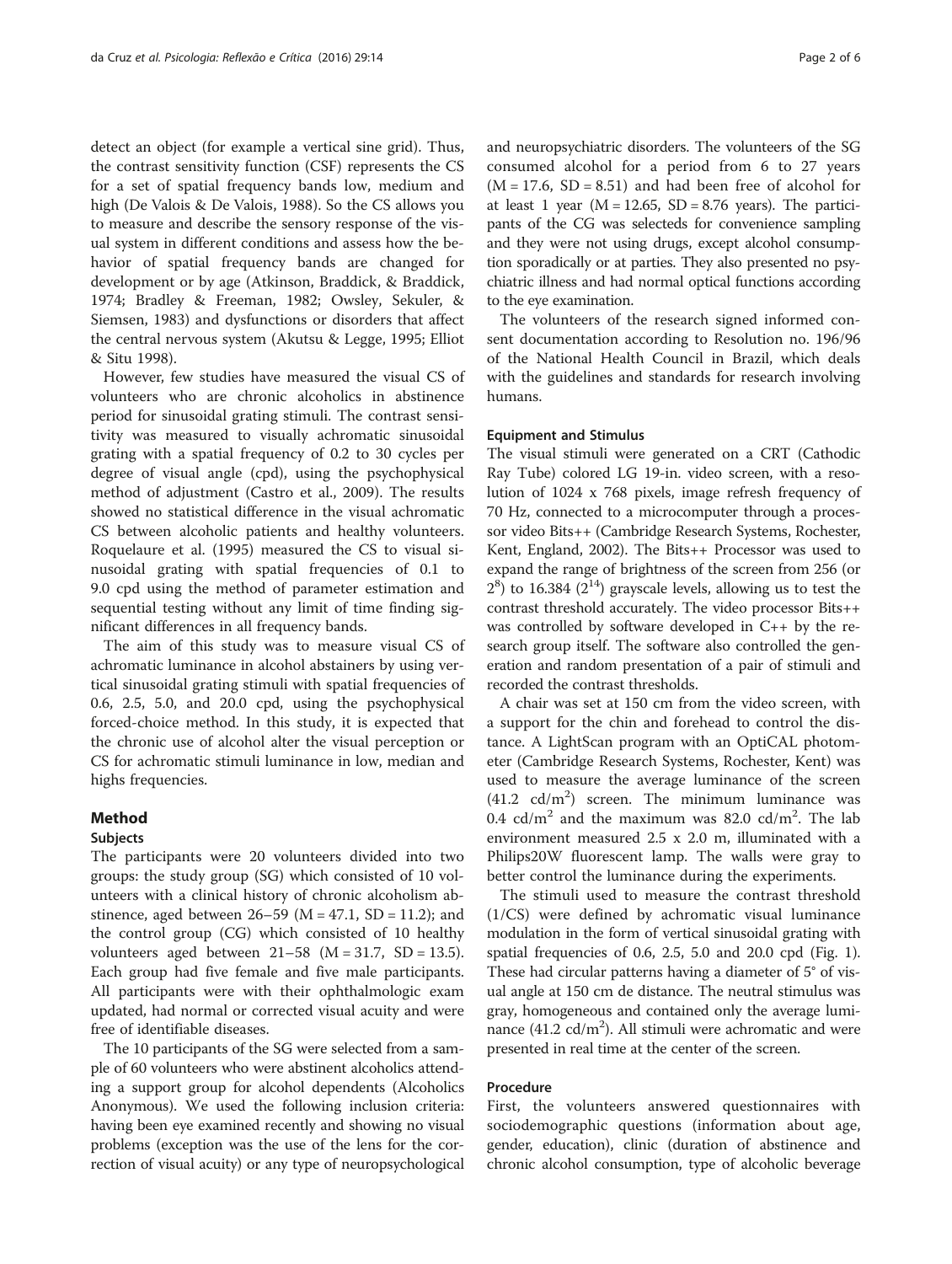<span id="page-2-0"></span>

consumed, family history of alcoholism, use of tobacco and other drugs, neuropsychiatric disorders associated with alcoholism and nature of treatment: psychoactive drug, psychotherapy, self-help groups) and ophthalmological visual examination.

As a control criterion of the sample, the Beck Depression Inventory (BDI) for not diagnosed samples was used. The BDI was used to evaluate depressive symptoms of participants, since comorbidity is often associated with alcoholism (Jaber-Filho and André [2002\)](#page-4-0), and the visual sensitivity (Cavalcanti & Santos, [2005](#page-4-0)). No research participant had a score above the cutoff (20), with a mean of  $10.3$  (SD = 8.3).

To measure the visual CS, a psychophysical forcedchoice method was used with two temporal alternatives (2AFC). This method is based on successive and random presentation of pairs of stimuli in the center of the screen: each pair consisted of a neutral stimulus and another containing the spatial frequency (stimulation test). The stimuli were generated in shades of gray150 cm away from the screen. The participant's task was to identify the stimulation test binocularly.

The experimental session began with a sound followed by a presentation of the first stimulus, which could be the neutral or the test. The order of presentation of the

patterns was done randomly and was controlled by a computer program. The first stimulus remained on the screen for about 2 s, followed by a one-second interval when the second stimulus also appeared on the screen for more than 2 s. The participants issued their response after the second stimulus disappeared from the screen.

The volunteer was instructed to press the left button of the mouse  $(n^{\circ}, 1)$ , if the stimulus containing the spatial frequency appeared first, or the right button of the mouse  $(n^{\circ}, 2)$ , if the spatial frequency was presented after the neutral stimulus with luminance average. At every three consecutive correct answers, the standard decreased in one unit of contrast (20 %), and to each error the same unit was added. All measurements were performed in two experimental sessions. In the first session, the test with all spatial frequencies was performed at random; and in the second session retesting with the same spatial frequencies was performed.

At the end of each experimental session, the program generated an answer sheet with the values of reversals contrast obtained. These values were grouped into spreadsheets according to the frequencies and to the group of participants (SG and CG). Was utilized the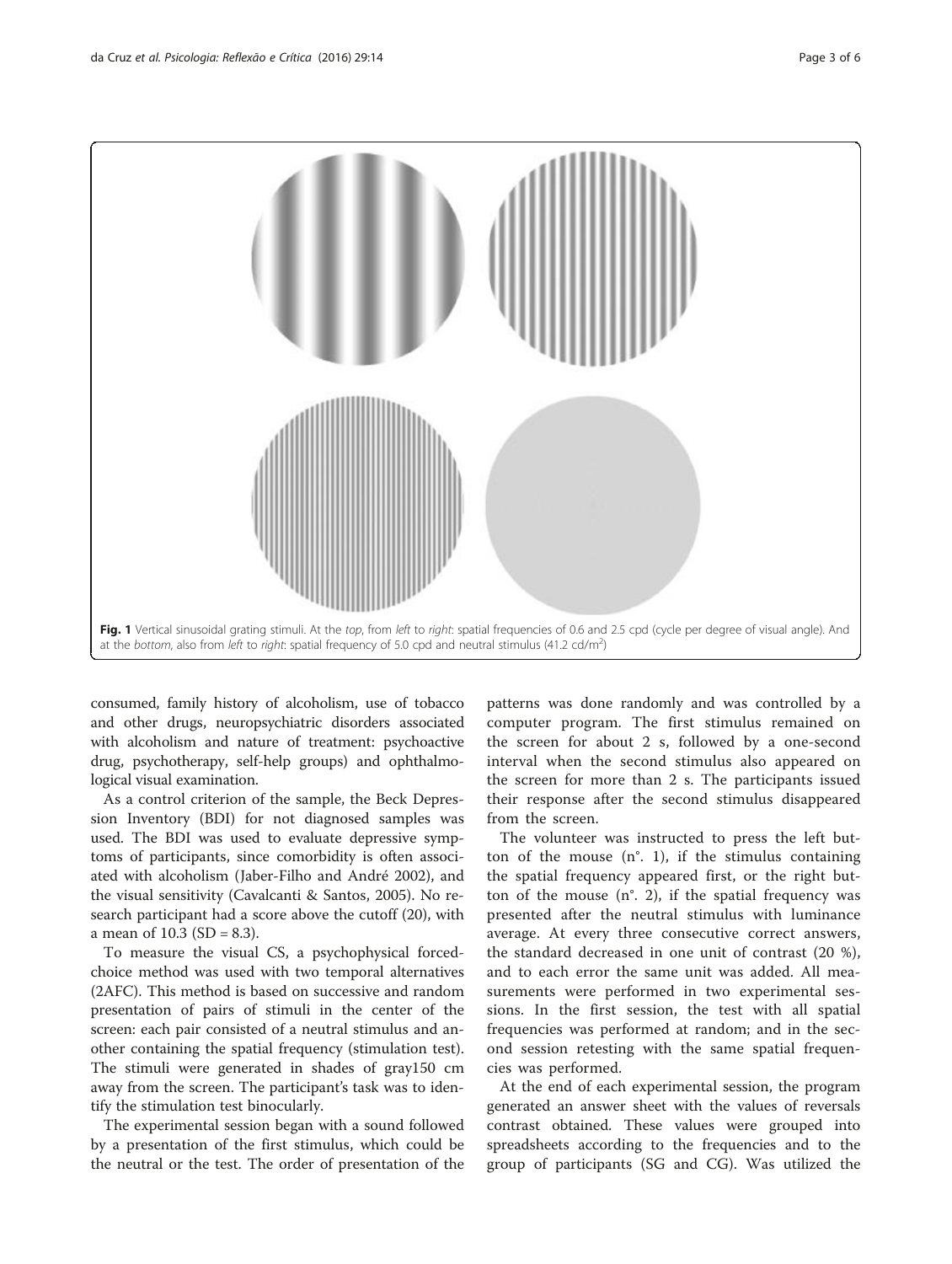Table 1 Measures of sensitivity to visual contrast of abstinent alcoholics for vertical sinusoidal grating stimuli with spatial frequencies of 0.6; 2.5; 5 and 20 cpd

| Group | Age  |      | Spatial frequencies |      |       |     |
|-------|------|------|---------------------|------|-------|-----|
|       | Μ    | DP   | 0.6                 | 25   |       | 20  |
| CG    | 31.7 | 13.5 | 61.4                | 175  | 141.4 | 13  |
| SG    | 47 1 | 122  | 53.7                | 1411 | 104.1 | 7.4 |

psychophysical method of stairs for estimate of contrast threshold according to the spatial frequency tested to statistically infer the mean differences.

## Results

The analysis of variance (two way) showed a significant difference between groups [F  $(1, 18) = 29, 8, p < 0.01;$  $\eta^2$  = 0.32] and interaction between spatial frequencies [F  $(3, 54) = 1029.8$ ,  $p < 0.01$ ]. By comparing the spatial frequencies tested between groups, post hoc Tukey HSD test showed significant differences in all tested frequencies  $(p < 0.01)$ . Table 1 shows the values of visual CS for both groups.

Contrast sensitivity achromatic curves have higher amplitude in the medium spatial frequencies with attenuations at frequencies of 0.6 and 20 cpd for both groups. Moreover, the curves show greater sensitivity at frequency 2.5 cpd and lower sensitivity to spatial frequency of 20 cpd (Fig. 2). However, the data showed that participants of the CG were more sensitive than the volunteers of the SG in the range of 1.25 times to the frequency of 0.6 cpd  $(p < 0.001)$ ; of 1.37 times to the frequency of 2.5 cpd ( $p < 0.001$ ); and 2.11 times to the frequency of 5 cpd  $(p < 0.001)$  and 1.8 times to the frequency of 20 cpd ( $p < 0.001$ ).

#### **Discussion**

The present study evaluated the visual CS of achromatic luminance in abstinent alcoholics to stimuli in vertical sinusoidal grating with spatial frequencies of 0.6; 2.5; 5 and 20 cpd. The hypothesis was to assess whether chronic use of alcohol alter visual perception, even during a period of abstinence. The results showed that chronic alcohol exposure alters the visual perception or visual CS to stimuli of vertical sinusoidal grating in all ranges of frequencies tested, indicating changes in sensory mechanisms or selective visual channels for that stimulus type (Table 1 and Fig. 2).

Alteration in visual CS for vertical sinusoidal gratings for spatial frequencies was expected, considering that several studies have reported that excessive or chronic alcohol ingestion causes structural, cognitive and behavioral alterations in the Central Nervous System (Harper & Matsumoto, [2005](#page-4-0); Marlatt et al., [2000](#page-4-0); Oliveira et al., [2002](#page-4-0); Oscar-Berman & Marinkovic, [2003](#page-4-0); Oscar-Berman & Marinkovic [2007](#page-4-0); Rosenbloom et al., [2004](#page-5-0); White, [2003](#page-5-0)).

Our results corroborate the results of Roquelaure et al. ([1995\)](#page-5-0) who found damages in low, medium and high spatial frequencies, including the range of 0.1 to 9.0 cpd. On the other hand, they do not corroborate the results of Castro et al. ([2009](#page-4-0)), as these authors have shown no change in visual CS achromatic related to chronic alcohol consumption. However, it is important to note that these studies have methodological features that prevent a direct comparison between the results. For example, the present study used the psychophysical forced-choice method for measuring the response of visual CS, while Castro and colleagues used the psychophysical method

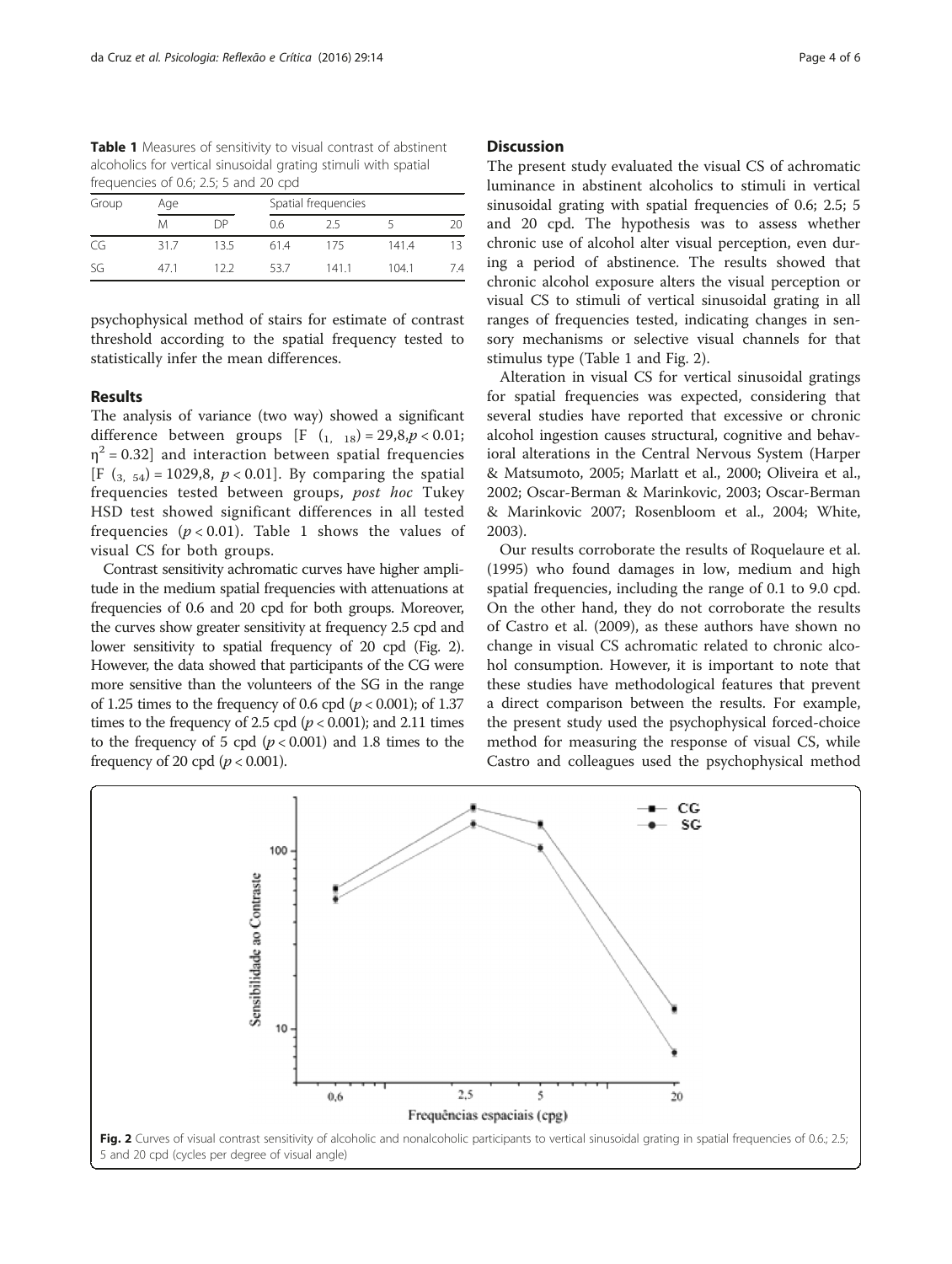<span id="page-4-0"></span>of adjustment. Besides generating lower contrast thresholds, psychophysical forced-choice method is based on probability criterion of 79 % of correct answers by the participant, rather than 50 % as a parameter to determine the contrast threshold. Furthermore, the method of forced choice is one of the few psychophysical methods of controlling the response criterion of participants (García-Pérez 1998). However, it is not possible to say that the differences among the results of the two studies are due solely to the method used. It is possible that other variables that are difficult to be controlled in research involving human subjects, such as the type of drink, the frequency and duration of chronic consumption, which are not always clear, may contribute to the discrepancy among the results.

In this context, it is necessary to conduct further research seeking to refine the sample characteristics to establish intra and more homogeneous parameters between groups and thus further elucidate the effect of chronic alcohol use on visual perception of achromatic luminance contrast. Although the effects of moderate or acute alcohol consumption on visual CS are described by several studies reporting alterations in medium and high frequencies with greater damage in the range of spatial frequencies of 3.0 and 6.0 cpd (Andre, 1996; Nicholson, Andre, Tyrrell, Wang, & Leibowitz 1995; Weschke & Niedeggen [2012;](#page-5-0) Zhuang et al., [2012](#page-5-0)). Researches with human volunteers with histories of chronic consumption and in abstinent state are still little explored.

The measurement of the visual CS in abstinent alcoholics can be theoretically and clinically important because it may help in understanding the behavioral and neurobiological mechanisms involved in this disorder, collaborating with the accompaniment of damages (Yudofsky & Hales, [2006](#page-5-0)). It can also help in the investigation of neurocognitive visual deficits (Brenner et al. 2002).

### Conclusions

Overall, this research demonstrated that chronic alcohol exposure significantly degrades the visual CS at all tested frequencies, even when the individual is in the period of abstinence, suggesting that alcoholism promote long lasting behavioral alterations in visual perception and in the nervous system.

#### Competing interests

The authors declare that they have no competing interests.

#### Authors' contributions

All actors participated equally in the drafting of article. All authors read and approved the final manuscript.

Received: 9 March 2016 Accepted: 7 April 2016 Published online: 18 April 2016

#### References

- Adams AJ, Brown B, Flom MC. Alcohol-induced changes in contrast sensitivity following high-intensity light exposure. Am J Optom Physiol Optic. 1976;52: 729–35.
- Akutsu H, Legge GE. Discrimination of compound gratings: spatial-frequency channels or local features? Vis Res. 1995;35:2685–95.
- Andre J. Visual functioning in challenging conditions: effects of alcohol consumption, luminance, stimulus motion, and glare on contrast sensitivity. J Exp Psychol Appl. 1996;2:250–69.
- Andre JT, Tyrrell RA, Leibowitz HW, Nicholson ME, Wang M. Measuring and predicting the effects of alcohol consumption on contrast sensitivity for stationary and moving gratings. Percept Psychophys. 1994;56:261–7.
- Atkinson J, Braddick O, Braddick F. Acuity and contrast sensitivity of infant vision. Nature. 1974;247:403–4.
- Bradley A, Freeman RD. Contrast sensitivity in children. Vis Res. 1982;22:953–9.
- Brenner CA, Lysaker PH, Wilt MA, O'Donnell BF. Visual processing and neuropsychological function in schizophrenia and schizoaffective disorder. Psychiatry Res. 2002;111:125–36.
- Castro AJL, Rodrigues AR, Côrtes MIT, Silveira LCL. Impairment of color spatial vision in chronic alcoholism measured by psychophysical methods. Psychol Neurosci. 2009;2:179–87. doi[:10.3922/j.psns.2009.2.009.](http://dx.doi.org/10.3922/j.psns.2009.2.009)
- Cavalcanti AM, Santos NA. Os efeitos da depressão na percepção visual de contraste em humanos: achados preliminares. Revista Brasileira de Terapias Cognitivas. 2005;1:21–8.
- Cavalcanti-Galdino MK, Mendes LC, Vieira JG, Simas ML, Santos NA. Percepção visual de grade senoidal radial após o consumo de álcool. Psicol USP. 2011;22:99–115.
- Cavalcanti-Galdino MK, Silva JA, Mendes LC, Santos NA, Simas ML. Acute effect of alcohol intake on sine-wave Cartesian and polar contrast sensitivity functions. Braz J Med Biol Res. 2014;47:321–7. doi[:10.1590/1414-431X20143209](http://dx.doi.org/10.1590/1414-431X20143209).
- Chen B, Xia J, Li G, Zhou Y. The effects of acute alcohol exposure on the response properties of neurons in visual cortex area 17 of cats. Toxicol Appl Pharmacol. 2010;243:348–58. doi:[10.1016/j.taap.2009.11.027.](http://dx.doi.org/10.1016/j.taap.2009.11.027)
- De Valois RL, De Valois KK. Spatial Vision. New York: Oxford University Press; 1988. Elliot DB, Situ P. Visual acuity versus letter contrast sensitivity in early cataract. Vis Res. 1998;38:2047–52.
- García-Pérez MA. Forced-choice staircases with fixed step: asymptotic and smallsample properties. Vis Res. 1998;38:1861–81.
- Harper C, Matsumoto I. Ethanol and brain damage. Curr Opin Pharmacol. 2005;5: 73–8. doi[:10.1016/j.coph.2004.06.011.](http://dx.doi.org/10.1016/j.coph.2004.06.011)
- Jaber-Filho JA, André C. Alcoolismo. Rio de Janeiro: Revinter; 2002.
- Khan SA, Timney B. Alcohol slows interhemispheric transmission, 458 increases the flash-lag effect, and prolongs masking: evidence for a slowing of 459 neural processing and transmission. Vis Res. 2007;47(13):1821–32.
- Lima RCR, Carvalho F, Campos SBS, Dantas H. Análise da camada de fibras nervosas da retina em usuários crônicos do tabaco e álcool. Arq Bras Oftalmol. 2006;69:323–5.
- Marlatt GA, Blume AW, Schamaling KB. Executive cognitive function and heavy drinking behavior among college students. Psychol Addict Behav. 2000;14: 299–302. doi[:10.1037/0893-164X.14.3.299](http://dx.doi.org/10.1037/0893-164X.14.3.299).
- Medina AE, Krahe TE, Ramoa AS. Restoration of Neuronal Plasticity by a Phosphodiesterase Type 1 Inhibitor in a Model of Fetal Alcohol Exposure. J Neurosci. 2005;26:1057–60. doi[:10.1523/JNEUROSCI.4177-05.2006.](http://dx.doi.org/10.1523/JNEUROSCI.4177-05.2006)
- Nicholson ME, Andre JT, Tyrrell RA, Wang M, Leibowitz HW. Effects of moderate dose alcohol on contrast sensitivity for stationary and moving targets. J Stud Alcohol. 1995;56:261–6.
- Oinonen KA, Sterniczuk R. An inverse relationship between typical alcohol consumption and facial symmetry detection ability in young women. J Psychopharmacol. 2007;21(5):507–18.
- Oliveira MS, Laranjeira R, Jaeger A. Estudos do prejuízo cognitivos na dependência do álcool. Psicologia, Saúde & Doença. 2002;3:205–12.
- Oscar-Berman M, Marinkovic K. Alcoholism and the brain: an overview. Alcohol Res Health. 2003;27:125–33.
- Oscar-Berman M, Marinkovic K. Alcohol: effects on neurobehavioral functions and the brain. Neuropsychol Rev. 2007;17:239–57. doi:[10.1007/s11065-007-9038-6](http://dx.doi.org/10.1007/s11065-007-9038-6).
- Owsley C, Sekuler R, Siemsen D. Contrast sensitivity throughout adulthood. Vis Res. 1983;23:689–99.
- Pearson P, Timney B. Differential effects of alcohol on rod and cone temporal processing. J Stud Alcohol. 1999;60:879–83.
- Puell MC, Barrio A. Effect of driver distraction and low alcohol concentrations on useful field of view and frequency-doubling technology perimetry. Acta Ophthalmol. 2008;86(6):634–41.